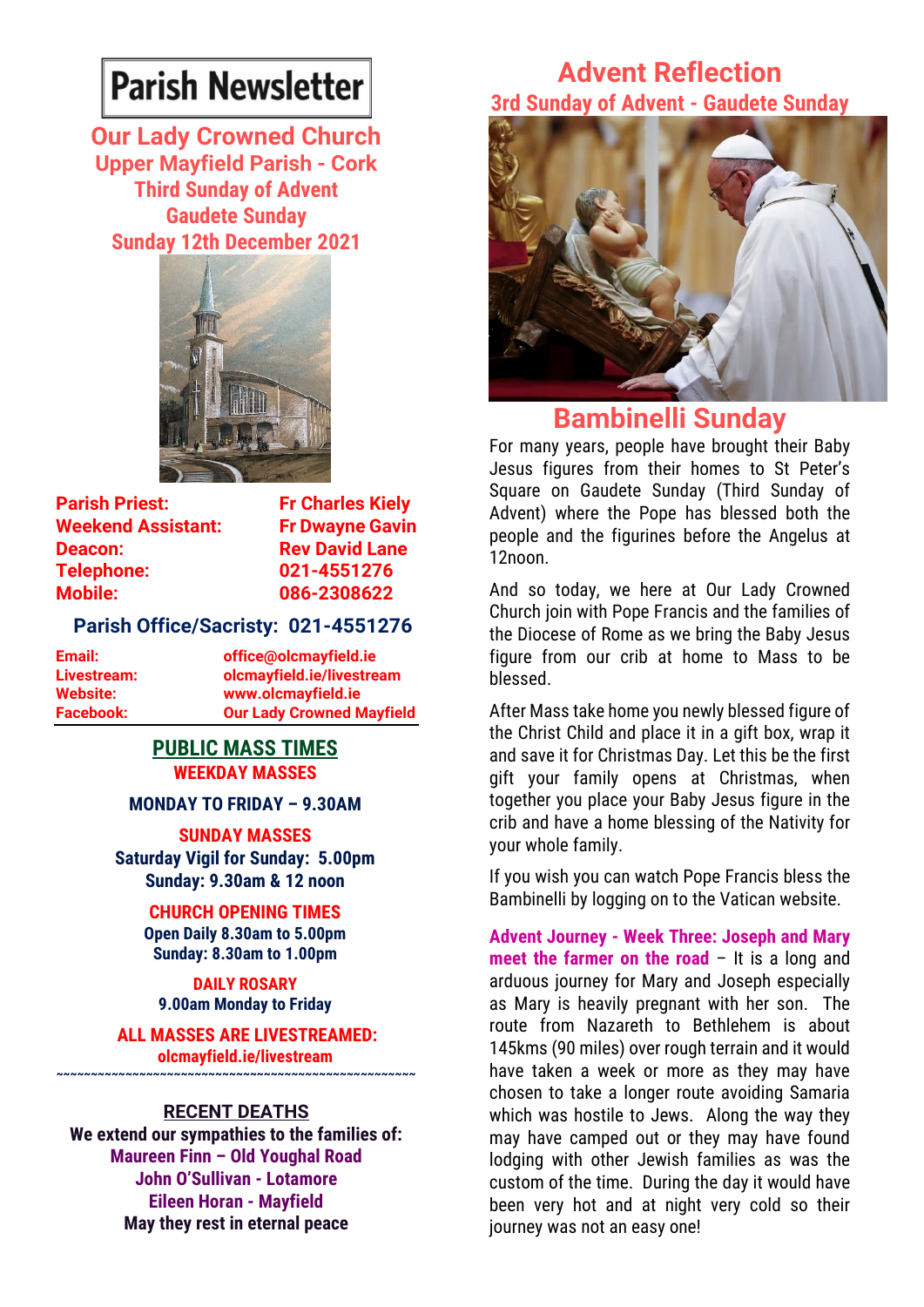## **Parish Pastoral Council**

**Planning Meeting for Christmas Masses on this Monday 13th December at 7.30pm at Our Lady Crowned Church. Anyone who wishes to help is invited to attend.**



#### **CHRISTMAS GIVING TREE**

**The Parish Pastoral Council have organised the Annual Christmas Giving Tree. Please take a tag from the tree at the back of the church and then attach it to your gift. Please mark on your tag Boy or Girl and thme age or Adult male or female. These should be returned to the church on or before this weekend of 11th/12th December. All gifts will be distributed this weekend and the coming days to families in need.**



**Christmas Mass Bouquet & Christmas Cards** This weekend and next weekend all cards will be available in the Room as you enter the church. During the week they are available from the Parish **Office** 



### **Annual Parish Christmas Cakes Raffle**

Next weekend we will have our annual Christmas Cakes Raffle – the 10 Christmas Cakes have been made, decorated and donated by Mrs Mary Hurley. €5 per strip of tickets. Raffle at the end of each of the Masses next weekend.

# **Christmas Masses 2021:**

**Christmas Eve: 3.00pm, 5.00pm & 7.00pm Christmas Day: 9.30am & 12noon**

### **Christmas Offering Envelopes & Calendars**

are available on the tables at the entrance to the Church along with the Christmas Mass Times.

#### **Shrine to St Joseph at Our Lady Crowned Church**

**Every Friday here in Our Lady Crowned Church the notes and prayer requests that you place at our shrine dedicated to St Joseph and the Sleeping St Joseph will be included in our 9.30am Mass.** 

#### **MASS CARDS**

**Selection of Mass Cards available from the Parish Office: Sympathy Cards, Anniversary Cards & Mass Bouquet Cards**.

### **CONFESSIONS**

**Confessions are available next weekend after all Masses and after the 9.30am Mass every Friday.**

### **Offertory Collection**

**This weekend the Offertory Collection will be taken up at the Offertory Time. New Collection Bags complying with Covid-19 Regulations have been acquired.**

# **COVID-19 and PERSONAL SAFETY**



**Parish Newsletter** 

**Our Parish Newsletter is also available online on our Parish Website and FACEBOOK. Please bring a copy to the sick and housebound of our Parish.**

# **St Vincent de Paul Christmas Collection will take place this weekend**

**Brother Brian Johnson OFS from the Franciscan Brothers in Clara, Co Offaly will speak at all Masses this weekend about the Missionary Work they carry out in Kenya and Uganda – Your financial support will go a long way in assisting them in their Mission.**